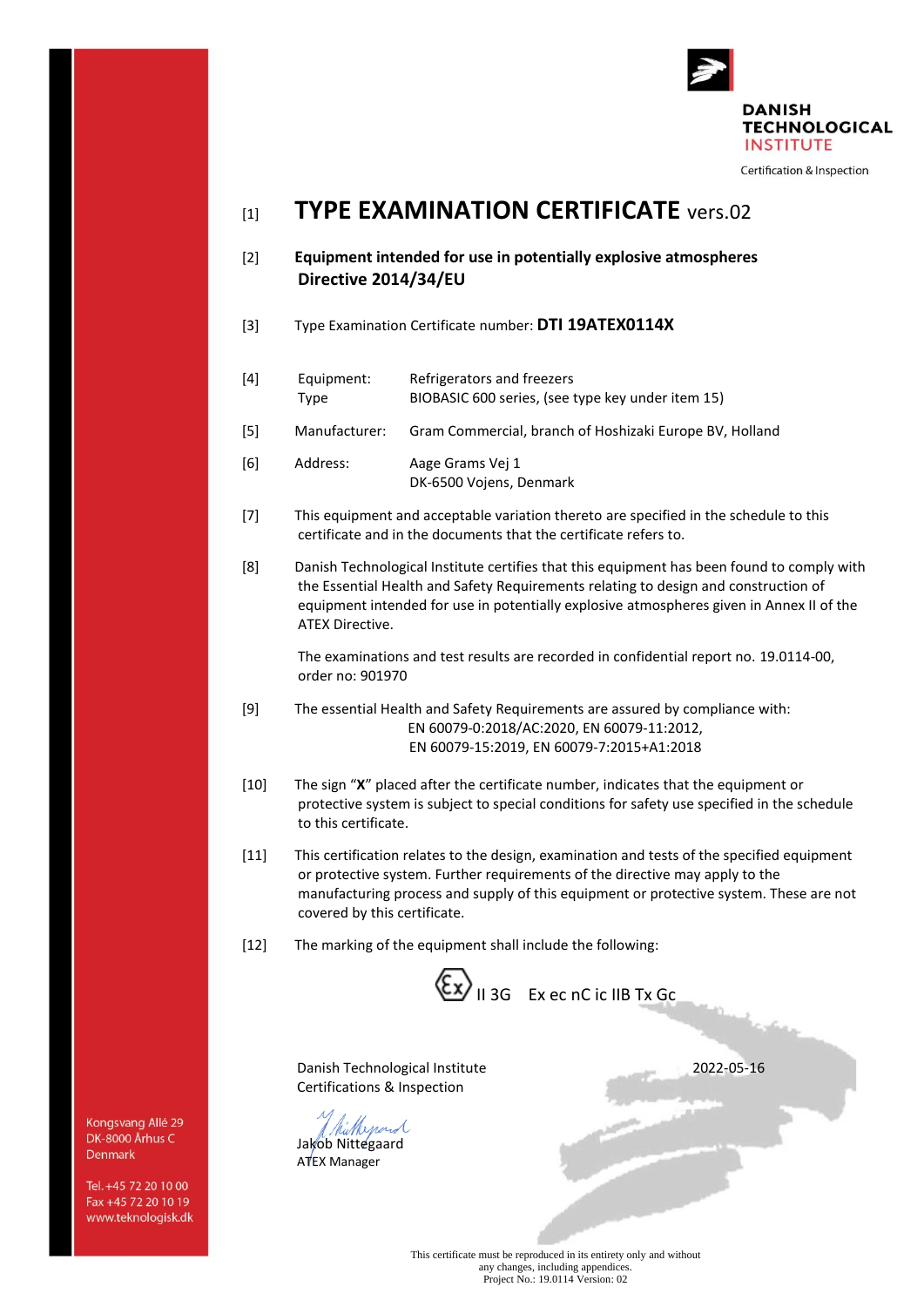

# [13] **Schedule** [14] TYPE EXAMINATION CERTIFICATE **DTI 19ATEX0114X** vers. 02

#### [15] **Description of equipment**

BIOBASIC 600 is a series of freezers/refrigerators used by hospitals, laboratories, biobanks, research institutes and similar users, which need to store vital biological material in the temperature range from +15 °C to -25 °C. This is e.g. storage of blood, tissue, DNA and other laboratory materials that is desired to be stored under the safest and most stable conditions.

Changes implemented by this version 02 of the certificate:

The Temperature Class for BIOBASIC RR600 LG has been corrected to T5. No further changes are introduced to the product.

This certificate replaces the previously issued version 01.

#### **Type variants covered by this certificate:**

The BIOBASIC 600 series can be delivered in several type variants with different kind of options and accessories. The basis version is:

1. "BIOBASIC RR600 G", 230 V / 50 Hz

2. "BIOBASIC RF600 G", 230 V / 50 Hz Air cooled compressor

RR: Regular Refrigerator

RF: Regular Freezer

Refrigerant info: "G" = R290

Ingress Protection: IP 2X

#### **Temperature Class Tx is specified as below:**

|                 | <b>RR600LG</b> | <b>RF600 LG</b> |
|-----------------|----------------|-----------------|
| <b>BIOBASIC</b> | T5             | Τ1              |

Specified ambient temperature:  $+10$  °C < T<sub>amb</sub> <  $+43$  °C

The type number system is specified to the following concept:

#### **BIOBASIC xx600yz ZZ**

Where "ZZ" are defined in a sequence (no space in between) of the below listed equipment variants. (e.g., BIOBASIC RF600LG 102036482)

ـ مشت

|             | <b>BIOBASIC 600</b>            |                  |  |
|-------------|--------------------------------|------------------|--|
|             | Temperature range<br>(xx)      | $1 - 6 - 1 - 16$ |  |
| <b>RR</b>   | Regular refrigerator +2/+15 °C |                  |  |
| <b>RF</b>   | $-25/-5 °C$                    |                  |  |
| Refrigerant | (z)                            |                  |  |
| G           | R290                           |                  |  |

This certificate must be reproduced in its entirety only and without any changes, including appendices. Project No.: 19.0114 Version: 02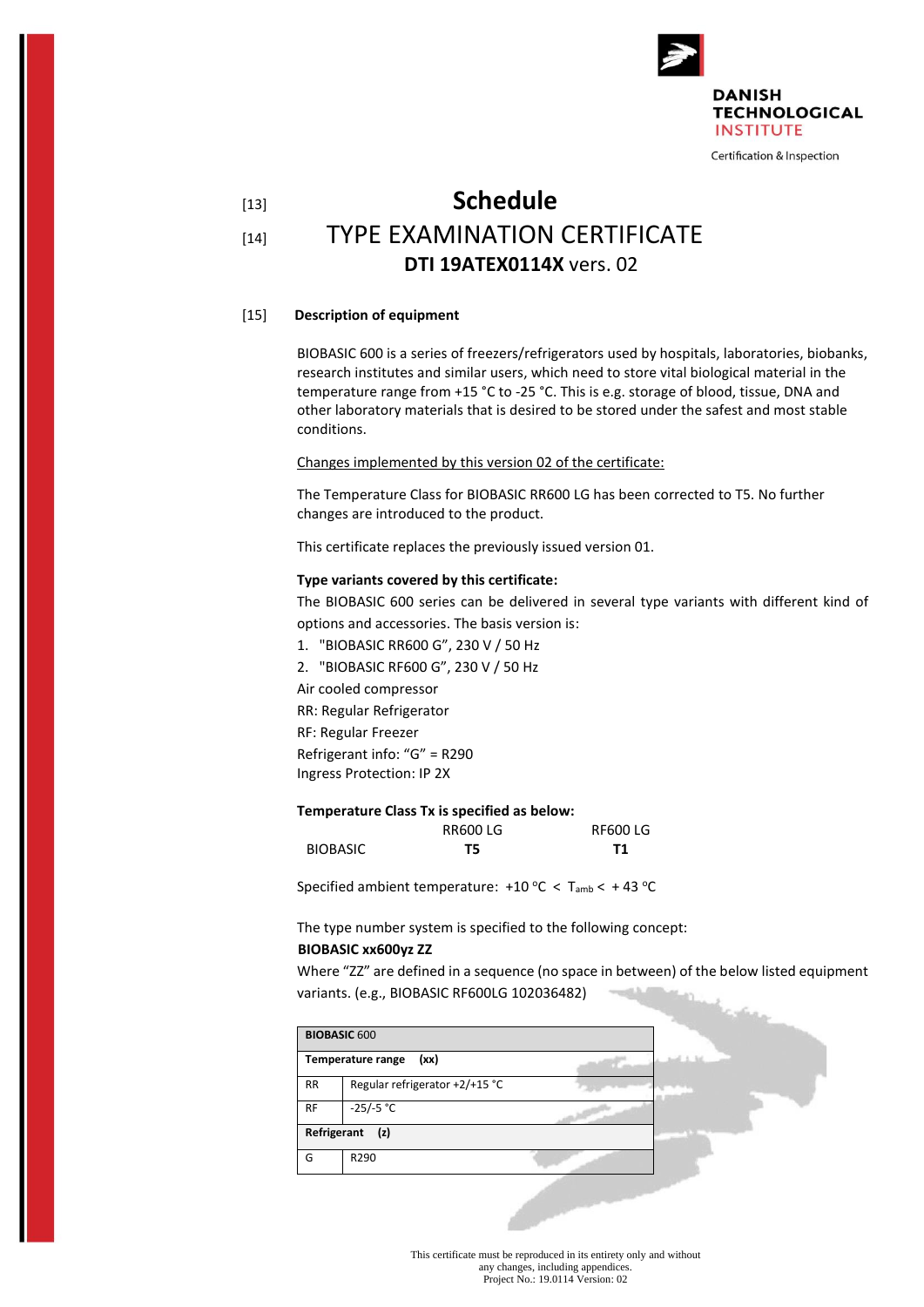

#### **DANISH TECHNOLOGICAL INSTITUTE**

Certification & Inspection

| Exterior (y)  |                                                              |  |  |
|---------------|--------------------------------------------------------------|--|--|
| L             | White Lacquered                                              |  |  |
| Equipment     | (ZZ)                                                         |  |  |
| 10            | Solid door                                                   |  |  |
| 11            | Glass door                                                   |  |  |
| 12            | Customized door                                              |  |  |
| 15            | RUKO lock (DK)                                               |  |  |
| 20            | Right hinged incl. self door closing mechanism               |  |  |
| 21            | Left hinged incl. self door closing mechanism                |  |  |
| 30            | Wheels/castors H=125 mm                                      |  |  |
| 31            | Castors, 4 360º castors, 2 w/brakes                          |  |  |
| 33            | Wheels/castors H=109 mm                                      |  |  |
| 34            | Wheels/skids (only 200L cabinets)                            |  |  |
| 35            | Legs H=100/135 mm                                            |  |  |
| 36            | Legs H=135/200 mm                                            |  |  |
| 37            | Legs H=185/250 mm (Not BioCompact)                           |  |  |
| 38            | Prepared for mounting on a plinth                            |  |  |
| 41            | E-sensor                                                     |  |  |
| 42            | Customized sensor*                                           |  |  |
| 82            | 60 Hz compressor                                             |  |  |
| . V           | # of licquid containers incl. Holder                         |  |  |
| A             | # of aluminium drawers                                       |  |  |
| . P           | # of perforated shelves                                      |  |  |
| $\cdot$ . T   | # of wire shelves in stainless steel                         |  |  |
| ${\cdot\!.}W$ | # of wire shelves in white plastic coating                   |  |  |
| WW            | # of wire shelves in white plastic coating 300mm             |  |  |
| . N           | # of wire shelves in grey plastic coating                    |  |  |
| . R           | # of stainless steel drawers 30Kg                            |  |  |
| S             | # of stainless steel drawers 40Kg                            |  |  |
| ل             | # of drawers in stainless steel with transparent front 30 Kg |  |  |
| K             | # of drawers in stainless steel with transparent front 40 Kg |  |  |

### [16] **Report number**

19.0114-01

#### [17] **Special conditions for safe use:**

1. The power supply to the freezers/refrigerators are through a plug/socket connection on the electronic control box. The manufacturer delivers the belonging supply cable. The locking mechanism on the plug/socket connection must always be used. The supply cord/plug must only be connected in a non-hazardous area. If the freezers/refrigerators are electrically connected in a zone classified area, the supply cord must be connected in a terminal box complying with national installation requirements e.g. EN 60079-14, typically an Ex "e" terminal box.

**TOOLS AND** 

This certificate must be reproduced in its entirety only and without any changes, including appendices. Project No.: 19.0114 Version: 02